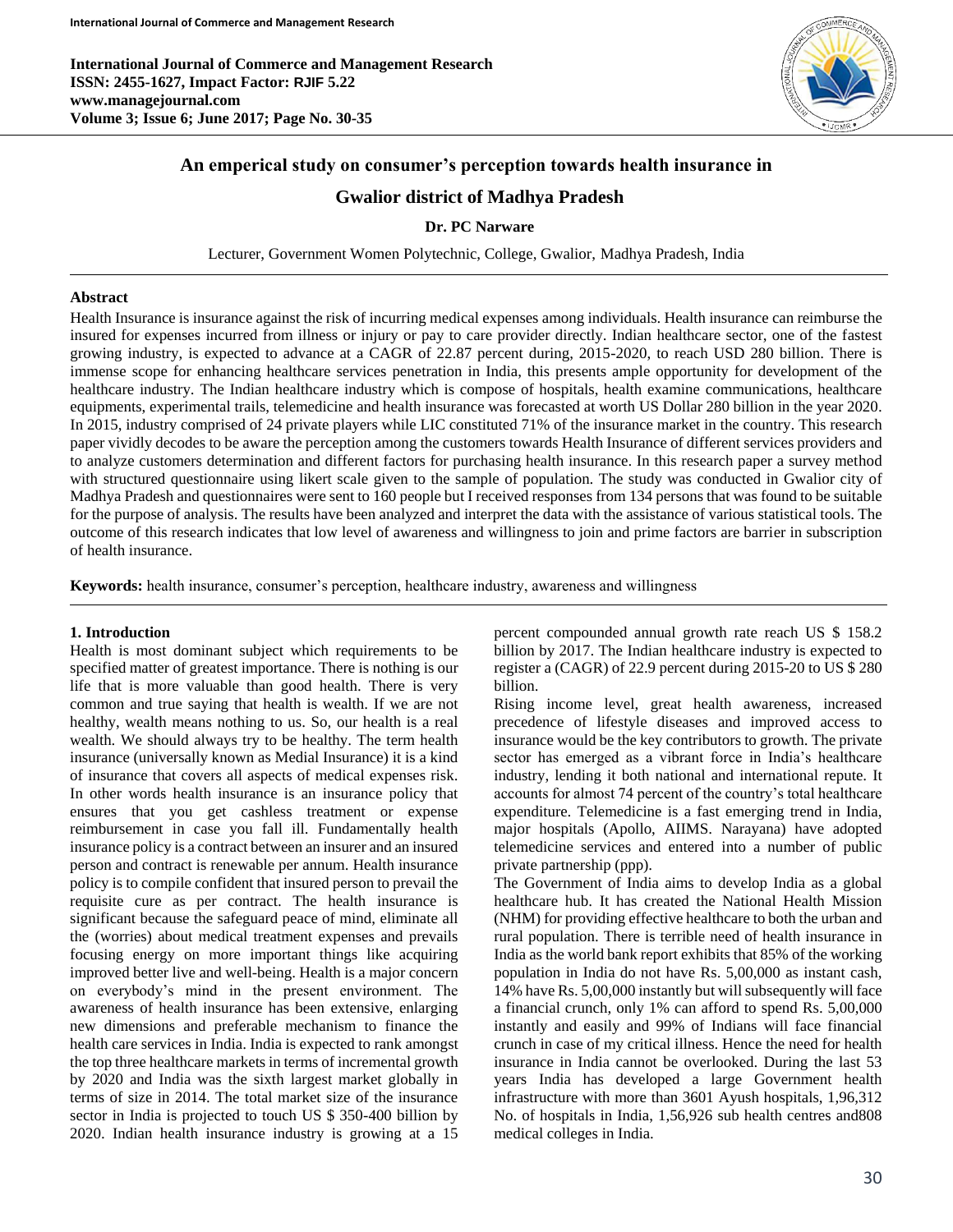### **2. Review of Literature**

The several studies have been taken up to evaluate the strategies for the insurance business and consumer's perception towards health insurance. For this objectives concise literature is presented have some of them are.

Saibaba *et al.*  $(2002)^{[10]}$  studied that the perception and attitude of women towards life insurance policies. The study found that women feel that their lives were not as valuable as their husbands, they perceive insurance as a tool for risk coverage and not as a tax saving device, there was also lack of knowledge about suitable insurance plans.

Asgary, Willis, Taghvari and Refeian (2004) [1] estimated the demand and willingness to pay for health insurance by rural households in Iran and outcomed that a significant percentage of population (more than 38%) lives in rural areas, but the health care insurance currently operating in urban area.

Reddy  $(2005)$  <sup>[9]</sup> In this article studies that the customer perception towards life insurance companies policies. This study was limited to Banglore city only. The research concluded that majority of respondents feel that policies offered by private companies were up to their expectations but when compared with public companies policies very few policies were better alternatives.

Ahuja and De  $(2004)$ <sup>[2]</sup> Confirmed that the demand for health insurnace is limited where a supply of health services is inadequate.

Ahuja and Narang (2005) provided an overview of existing forms and emerging trends in health insurance for low income segment in India and concluded that health insurance schemes have considerable scope of improvement for a country like India by providing appropriate incentives and bringing these under the regulatory ambit.

Sbarbaro (2010) indicate that the lower income level group is the group that faces the maximum health related issues.

Bawa & Ruchita (2011) in this article they found that as for as there is lower level of awareness for health insurance. In addition to that people have less willingness to join for health insurance.

G. Kasirajan  $(2012)$  <sup>[5]</sup> in this study he found the consumer behaviour towards health insurance, majority of the care being provided by the private sector.

Nilay Panchal (2013)<sup>[8]</sup> he found that respondent's knowledge and confidence about health insurance was good. In this article he exihibitly indicated that there were clear possibilities for health insurance market in India and respondents plays a vital role for purchasing health insurance.

Suman Goel (2014) <sup>[12]</sup> in her study she suggested the awareness of health insurance and willingness to join in subscription of health insurance.

Niran R. Joshi and Suraj M. Shah (2015)<sup>[7]</sup> found that the fact there was only unsatisfactory researches commence with the customer's perception toward health insurance.

World Health Organization (2016) have considered health insurance an important source to achieve universal health care coverage.

India Brand Equity Foundation (2016) provided various numerical facts in their reports, regarding health insurance.

### **3. Research Methodology**

The methodology adopted for this study is based on the primary data, were extracted from the 134 respondents via structure questionnaire method, in the city of Gwalior.

## **3.1 Objectives of the study**

The present study attempts to analyze consumer's perception towards health insurance in Gwalior city of Madhya Pradesh. The prime objectives of the study are as under:

- To understand and examine the awareness level and sources of awareness about health insurance.
- To evaluate the variety of health insurance preferred by the respondents.
- To identify the purpose of taking health insurance.
- To assess the perception of health insurance policy holder.
- To examine the barriers in the subscription of health insurance.
- To determine the willingness to join and pay for health insurance.

## **3.2 Research Design**

The research design used for the purpose was descriptive and various factors are taken into account for understanding the consumer's perception towards health insurance in Gwalior region. In this research study I used exploratory and conclusive descriptive research studies and which information is collected without changing the environment (i.e. nothing is manipulated) convenience non-probability sampling method was followed. The data has been collected from the general public and survey method with a structured questionnaire was administered to 134 respondents in Gwalior city, using likert scale and designed to elicit specific information from the respondents. For the purpose of this research study, questionnaires were sent to 160 people, but I received responses from 134 persons that was found to be suitable for the purpose of analysis. The data relates to the month of Jan. 2017 to March 2017.

## **3.3 Sampling Frame**

Target populations were samples, a subgroups of a population selected for the study purpose. Sample elements were health insurance policy holder. In this research study non probability with convenience sampling method was used.

## **3.4 Collection of Data**

This Research is a descriptive and exploratory research the methodology adopted for this study is based on the primary data were extracted from the respondents of Gwalior City of Madhya Pradesh. The present study has been conducted in Gwalior city in Madhya Pradesh State. A purposive sample of 134 individuals who has an experience of offline and online insurance was taken.

### **3.5 Period of the Study**

Time period of the study has been conducted during Jan. 2017 to March 2017.

### **3.6 Tools and Techniques used for Analysis**

In this study the methods of collecting and gathering data from a part of population will used by the structured questionnaire method. The analysis of data collected has been carried out by using likert scale, simple frequencies, percentages and was analyzed using Microsoft Excel 2007.

## **3.7 Limitation of the Study**

The analysis is mostly based on primary data extracted from Gwalior city and only the period of Jan. 2017 to March 2017 is taken for empirical analysis. Some of the superficial elements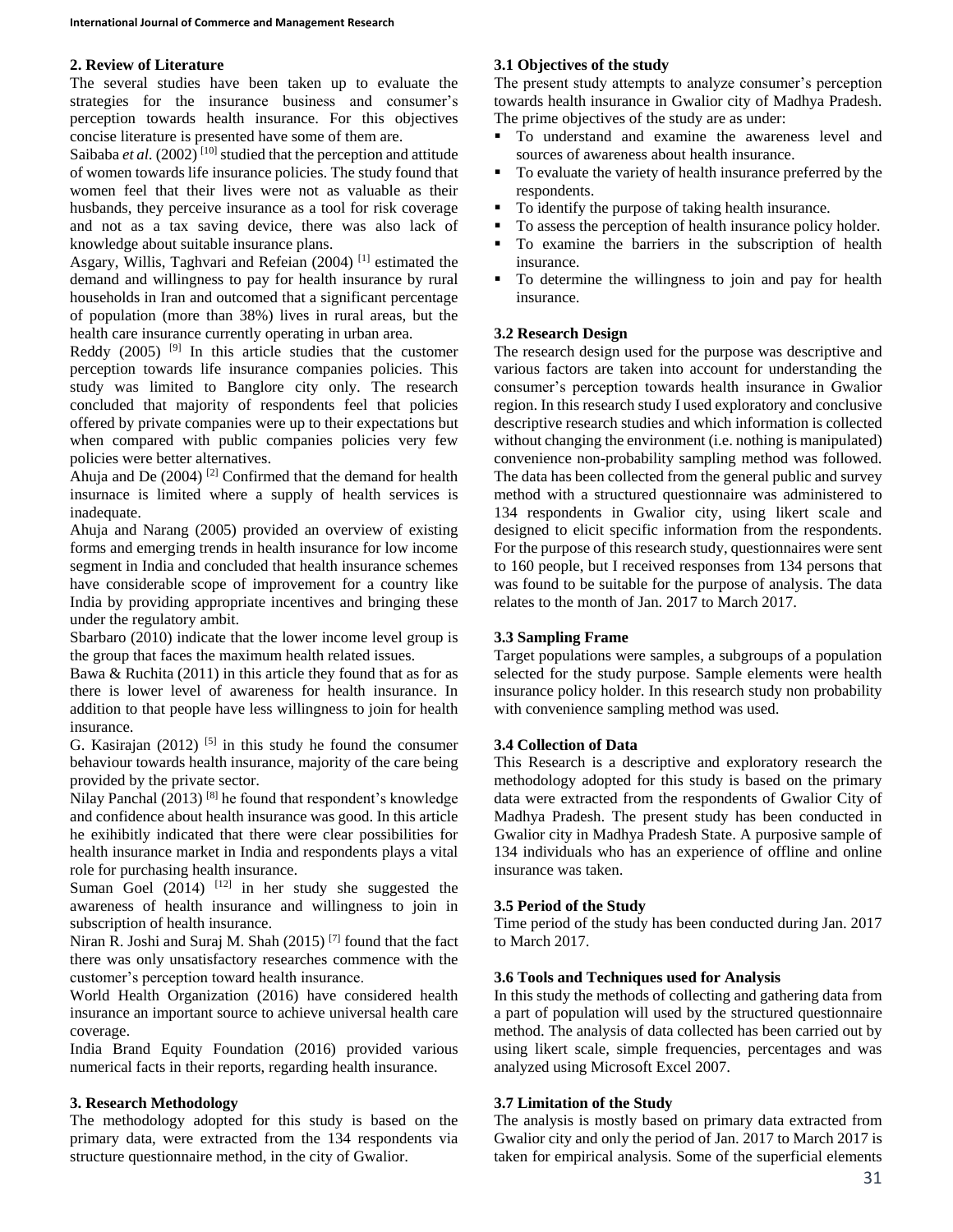prevailing the consumer's perception towards health insurance were not appropriated into this research study. Generalization of the suudy cannot be universally applied as the study confines to Gwalior city M.P. only. Although different elements influencing the consumer's perception were taken, it may be needed that aspects and factors not taken into account it required to be explored.

## **4. Analysis and Interpretation**

The data collected was analyzed using Microsoft Excel 2007 Software Package.

| S. No. | <b>Demographic Profile of Respondents</b>                                 | <b>Attributes</b>                                | Frequency        | Percentage     |
|--------|---------------------------------------------------------------------------|--------------------------------------------------|------------------|----------------|
| 1.     | Gender                                                                    | Male                                             | 109              | 81.34          |
|        |                                                                           | Female                                           | 25               | 18.66          |
|        |                                                                           | Total                                            | 134              | 100            |
|        |                                                                           | Between 18-30 years                              | 16               | 11.94          |
| 2.     |                                                                           | Between 31-45 years                              | 66               | 49.25          |
|        | Age                                                                       | Between 46-70 years                              | 46               | 34.33          |
|        |                                                                           | Above 70 to 80 years                             | 06               | 4.47           |
|        |                                                                           | Total                                            | 134              | 100            |
|        |                                                                           | Married                                          | 112              | 83.58          |
| 3.     | <b>Marital Status</b>                                                     | Unmarried                                        | 22               | 16.42          |
|        |                                                                           | Joint                                            | 32               | 23.88          |
|        |                                                                           |                                                  |                  |                |
| 4.     | Type of Family                                                            | Nuclear                                          | 102              | 76.12          |
|        |                                                                           | Total                                            | 134              | 100            |
|        |                                                                           | <b>Higher Education</b>                          | $\boldsymbol{7}$ | 5.22           |
|        |                                                                           | Graduation                                       | 54               | 40.29          |
| 5.     | <b>Education Level</b>                                                    | Post-Graduation                                  | 44               | 32.86          |
|        |                                                                           | M.Phil/Ph.D.                                     | 14               | 10.45          |
|        |                                                                           | Others                                           | 15               | 11.19          |
|        |                                                                           | Total                                            | 134              | 100            |
|        |                                                                           | Professionals                                    | 15               | 11.19          |
|        |                                                                           | Businessman                                      | 30               | 22.39          |
|        |                                                                           | Salaries Employees                               | 64               | 47.76          |
| 6.     | Occupation                                                                | House wife                                       | 17               | 12.69          |
|        |                                                                           | <b>Retired Employees</b>                         | 05               | 3.73           |
|        |                                                                           | Students                                         | 03               | 2.24           |
|        |                                                                           | Total                                            | 134              | 100            |
|        |                                                                           | Less than Rs. 1,50,000                           | 14               | 10.45          |
|        |                                                                           | Rs. 1,50,001 to 5,00,000                         | 12               | 8.96           |
|        |                                                                           | Rs. 5,00,001 to 10,00,000                        | 35               | 26.12          |
| 7.     | Income                                                                    | Rs. 10,00,001 to 15,00,000                       | 39               | 29.11          |
|        |                                                                           | Rs. 15,00,001 to 20,00,000                       | 20               | 14.93          |
|        |                                                                           | Above Rs. 20,00,000                              | 14               | 10.45          |
|        |                                                                           | Total                                            | 134              | 100            |
| 8.     | Do you heave Health Policy?                                               | Yes                                              | 100              | 100            |
|        |                                                                           | <b>Individual Coverage</b>                       | 106              | 79.10          |
| 9.     | Health Insurance coverage plan.                                           |                                                  |                  |                |
|        |                                                                           | Family plan including spouse, children or others | 28               | 20.90          |
|        | Which Health Insurance policy you prefer<br>most?                         | Public Sector                                    | 94               | 70.15          |
| 10     |                                                                           | Private Sector                                   | 39               | 29.10          |
|        |                                                                           | Others                                           | 1                | 0.75           |
|        | Monthly premium is Health Insurance                                       | Less than $-500$                                 | 56               | 41.79          |
| 11.    |                                                                           | $501-1500$                                       | 64               | 47.76          |
|        |                                                                           | $1501 - 5000$                                    | 14               | 10.45          |
|        | Do you consult insurance agent while taking a<br>health insurance policy? | <b>Every Time</b>                                | 19               | 14.18          |
| 12.    |                                                                           | Often                                            | $\boldsymbol{7}$ | 5.22           |
|        |                                                                           | Sometime                                         | 60               | 44.77          |
|        |                                                                           | Never                                            | 48               | 35.83          |
|        | Term of Health Insurance Policy?                                          | Less than $-2$ years                             | $\overline{15}$  | 11             |
| 13     |                                                                           | Between 2-5 years                                | 64               | 48             |
|        |                                                                           | Between 5-7 years                                | 37               | $27\,$         |
|        |                                                                           | Between 7-10 years                               | 17               | 13             |
|        |                                                                           | More than 10 years                               | 1                | 1              |
|        |                                                                           | Monthly                                          | 12               | $\overline{9}$ |
|        | How you would prefer most to pay health<br>insurance premium amount       | Quarterly                                        | 15               | 11             |
| 14.    |                                                                           | <b>Half Yearly</b>                               | 60               | 45             |
|        |                                                                           | Annual / Yearly                                  | 47               | 35             |
|        |                                                                           |                                                  |                  |                |

#### **Table 1:** Demographic Profile of Respondents

*Source***:** Primary Data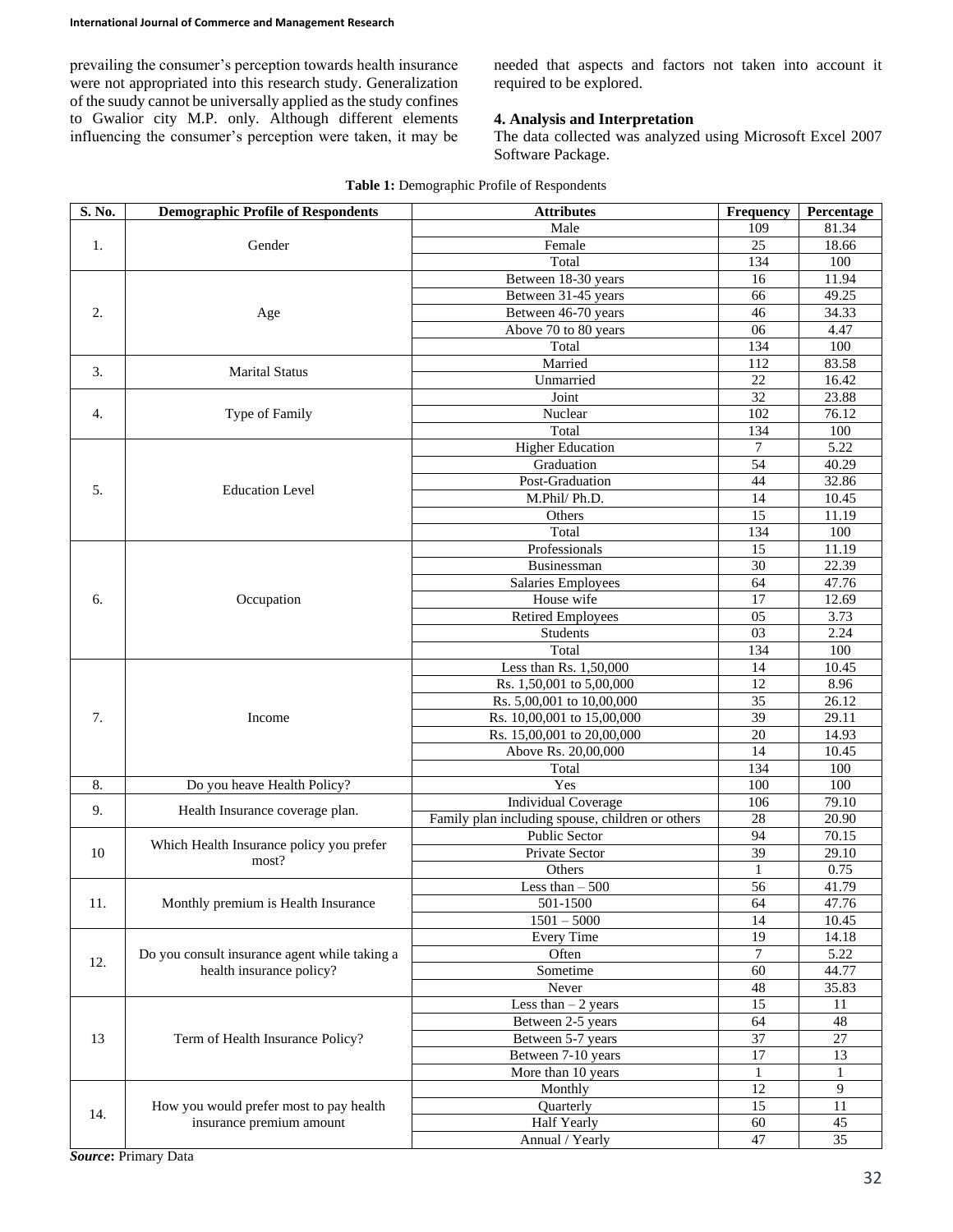### **5. Finding of the Study**

Table 1 explicitly exhibited that 81% of the respondents are and remaining 19% of them are female respectively. In this research indicates that 48% of the respondents are salarised employees, 23% of them are businessman, 13% of them housewife 11% of them are professionals, 5% of them retired employees and remaining 3% are the students respectively. Research shows that 49% of the respondents are age group between 31-45 years, 34% of them are between ages of 46-70 years, and 12% of them are age of between 18-30 years and remaining 4% of the respondents are more than 70 year respectively. Research indicates that 84% of the respondents are married and remaining 16% of them are unmarried respectively. All the respondents having Health insurance policy. In this study indicates that 79% of the respondents having individual coverage plan and remaining 21% of the respondents having family coverage plan including spouse, children or parents respectively. Research exhibits that 65.67% of the respondents prefer public sectors and 29.85% of them prefer private sector respectively.

Research study exhibits that 42% of the respondent's monthly premium is less than Rs. 500, 48% of them monthly premium is between Rs. 501-1500, 10% of them monthly premium is between Rs. 1501-5000 respectively. Research study exhibits that 48% of the respondents having term plan of health insurance policy is between 2-5 years 27% of the respondents having term plan of Health Insurance policy is between 5-7 years. 11% of the respondents having term plan of health insurance policy is less than 2 year and 13% of the respondents having term plan of health insurance policy is between 7-10 years and remaining 1% of the respondents having term plan of health insurance policy is more than 10 years respectively. Research study reveals that 45% and 35% of the respondents are paid their premium half yearly and annually respectively.

**Table 2:** Awareness Level and Sources of Awareness for Health Insurance

|                                  | <b>Particulars</b>              | <b>Frequency</b> | <b>Percentage</b>       |
|----------------------------------|---------------------------------|------------------|-------------------------|
|                                  | Not Aware / not exposed         | 55               | 41.04                   |
| Awareness about health insurance | Aware/ exposed and sub scribed  | 33               | 24.63                   |
|                                  | Aware/ exposed and unsubscribed | 46               | 34.33                   |
|                                  | Total                           | 134              | 100                     |
|                                  | Particulars                     | Responses        | Percentage of Responses |
|                                  | Self-decision                   | 34               | 8.29                    |
|                                  | Advertisement in TV             | 92               | 22.44                   |
|                                  | Newspaper or Magazines          | 51               | 12.44                   |
|                                  | Internet                        | 46               | 11.21                   |
| Source of Awareness              | <b>Insurance Agents</b>         | 52               | 12.68                   |
|                                  | Family/Friends suggestion       | 42               | 10.24                   |
|                                  | Employee of insurance company   | 21               | 5.12                    |
|                                  | Tax consultants & Doctors       | 35               | 8.53                    |
|                                  | Any others                      | 37               | 9.02                    |
|                                  | Total                           | 410              | 100                     |

*Source***:** Primary Data

It is prominent from the table  $-2$  that people were already aware about health insurance yet a principal segment of the respondents i.e. 75.37% are still without health insurance and only 24.63% were having health insurance. It is remarkable in the Gwalior Division. Furthermore there are number of sources creating awareness regarding health insurance. Predominantly, the source of awareness is TV followed by insurance agents, newspaper, internet, family and friends and employee of insurance companies etc. In spite of the fact that, health insurance is not a new idea and people are also getting familiar with it, yet this awareness has not influenced to the level of subscription of health insurance products.

**Table 3:** Type of Health Insurance Preferred

| <b>Preference of Health Insurance</b> | <b>Frequency</b> | <b>Percentage</b> |  |
|---------------------------------------|------------------|-------------------|--|
| <b>Public Sector</b>                  | 88               | 65.67             |  |
| Private Sector                        |                  | 29.85             |  |
| Others                                |                  | 4.47              |  |
| Total                                 |                  | ഥറ                |  |

Table 3 exhibits that a significant proportion of population 65.67% of the respondents preferred government health insurance schemes and 29.85% of them prefer private sectors respectively.

|  |  |  |  | Table 4: Objective of taking Health Insurance Policy |  |
|--|--|--|--|------------------------------------------------------|--|
|--|--|--|--|------------------------------------------------------|--|

| <b>Purpose</b>                                      | <b>Response</b> | <b>Percentage of Response</b> |
|-----------------------------------------------------|-----------------|-------------------------------|
| <b>Risk Coverage</b>                                | 07              | 3.4                           |
| To Prefect against high and unexpected Medical cost | 125             | 60.97                         |
| <b>Tax Benefits</b>                                 | 15              | 7.3                           |
| Medical Emergencies                                 | 53              | 25.85                         |
| Any Other                                           | 05              | 2.43                          |
| Total                                               | 205             | 100                           |

*Source***:** Primary Data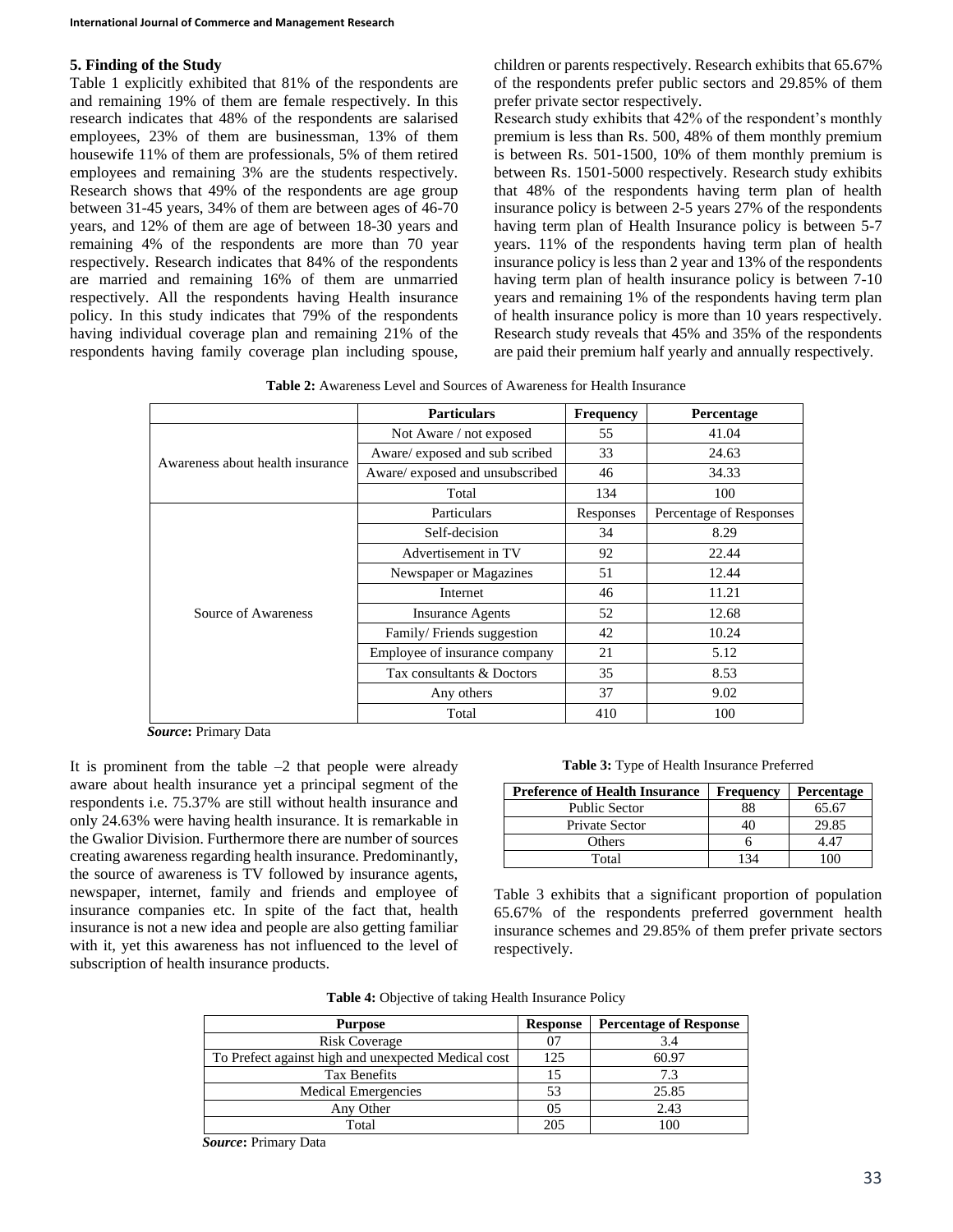Table 4 indicates that the prime objective of taking health insurance self-acknowledged by the respondents when they were enquired on their awareness and knowledge of health insurance. Research reveals that a good majority of the

respondents (60.97%), was the perspective that the health insurance would incorporate their unexpected medical expenses and protect against high cost of medical expenses.

**Table 5:** The willingness Level of non-health Insurance Policy holders and weighted average scores of various conditions

| <b>Particulars</b>                                 | <b>Frequency</b> | Percentage     |
|----------------------------------------------------|------------------|----------------|
| Ready to buy                                       | 17               | 12.68          |
| Not Ready to buy                                   | 42               | 31.34          |
| No response                                        | 30               | 22.39          |
| Still need some time                               | 19               | 14.17          |
| Buy if conditions fulfilled                        | 26               | 19.42          |
| Total                                              | 134              | 100            |
| Conditions to Buy                                  | WAS              | Rank           |
| If comprehensive coverage provided with least cost | 4.18             |                |
| If some contribution will employer made            | 2.91             | $\mathfrak{D}$ |
| If available with least formalities                | 2.52             | 3              |
| If friends and relatives buy                       | 2.41             |                |
| If someone suggest about it                        | 1.89             | 5              |

*Source***:** Primary Data

It is explicitly exhibited from the table 5, that 31.34%, 22.39% and 14.17% of non-health insurance policy holders are not ready to buy, not provided any response and still need some time for purchase of health insurance policy. Whereas a very few percentage that is 12.68% are ready to buy health insurance without any conditions and remaining are willing of buy only if predetermined conditions will fulfilled. The ranking of conditions of buying are regarded, 1 rank is assigned to 'if comprehensive coverage provided with least cost' as its weighted average score is 4.18 is more as analyzed with all other circumstances. Although 2 rank is assigned to 'if some contribution will employer made', succeeded by 'if available with least formalities, if friends and relatives buy', if someone suggest about it.

**Table 6:** Barriers in the Subscription of Health Insurance

| <b>Barriers</b>                                                                                 |            | A          |           | D          | <b>SD</b>  | <b>Total</b> |  |
|-------------------------------------------------------------------------------------------------|------------|------------|-----------|------------|------------|--------------|--|
|                                                                                                 |            | $\Lambda$  | 3         | 2          |            |              |  |
| Lack of Funds to meet costly affair                                                             | 52(38.80)  | 29(21.64)  | 12(8.96)  | 21(15.67)  | 20 (14.92) | 134          |  |
| Lack of awareness and willingness to join                                                       | 31 (23.31) | 32 (23.88) | 17(12.69) | 29(21.64)  | 25 (18.66) | 134          |  |
| Lack of Intermediaries outreach and capabilities                                                | 52 (38.80) | 29(21.64)  | 25(18.66) | 14(10.45)  | 14 (10.45) | 134          |  |
| Lack of availability and accessibility of services                                              | 44 (32.84) | 34 (25.37) | 5(3.73)   | 42 (31.34) | 09(6.72)   | 134          |  |
| Lack of reliability and comprehensive coverage                                                  | 87 (65.00) | 29(21.64)  | 3(2.24)   | 13(9.70)   | 02(1.49)   | 134          |  |
| Prefer other mode to invest (followed by friends and relatives etc.)                            | 72 (53.73) | 8(5.97)    | 16(11.94) | 30(22.39)  | 8(5.97)    | 134          |  |
| Others                                                                                          | 50(37.31)  | 29(21.64)  | 16(11.94) | 15 (11.19) | 24 (17.91) | 134          |  |
| $S.D.$ Strongly Disagree, $D = Disagree$ , U= Uncertain, A = Agree                              |            |            |           |            |            |              |  |
| S.A. : Strongly agree                                                                           |            |            |           |            |            |              |  |
| $C_{\text{average}}$ $\overline{\text{D}}_{\text{average}}$ $\overline{\text{D}}_{\text{data}}$ |            |            |           |            |            |              |  |

*Source***:** Primary Data

Table 6 indicates that there are number of components which act as obstacle in the contribution of health insurance. All these barriers were taken in the form of variables and respondents were asked to give their opinion on five point likert scale ranging from 'strongly agree to strongly disagree' where 5 represented strongly agree, 4 represented agree, 3 represented uncertain, 2 represented disagree and 1 represented strongly disagree. The research exhibited extremely considerable barrier in the subscription of health insurance is lack of reliability and comprehensive coverage 65% and another dominant affecting element is preferred other mode to investment followed by friends and relatives is 53.73%. These are the mostly affecting obstacles in the subscription of health insurance.

### **6. Scope for Further Research**

The additionally research can be carried out at a different location with a population composed of clients with a different cultural, demographics and social background. In this study I have not included comparison options, so future study can be done on comparing the different choices of customers. Present study reveals that there is low awareness and insurance agents being major catalyst is buying health insurance in Gwalior city. After taking health insurance people feel more relaxed about hospital expenses. To conclude, most of the people were think that government should make an explicit policy where the public can be made to contribute compulsory for health insurance scheme and also best utilization of their health care facilities without any mental pressure.

### **7. Conclusion**

The concept of health insurance is not new, over the last few years its importance and visibility have significantly increased. In this paper people are also getting aware regarding health insurance but this awareness has not yet extended the level of subscription. As the result indicates that just 24.6% are being